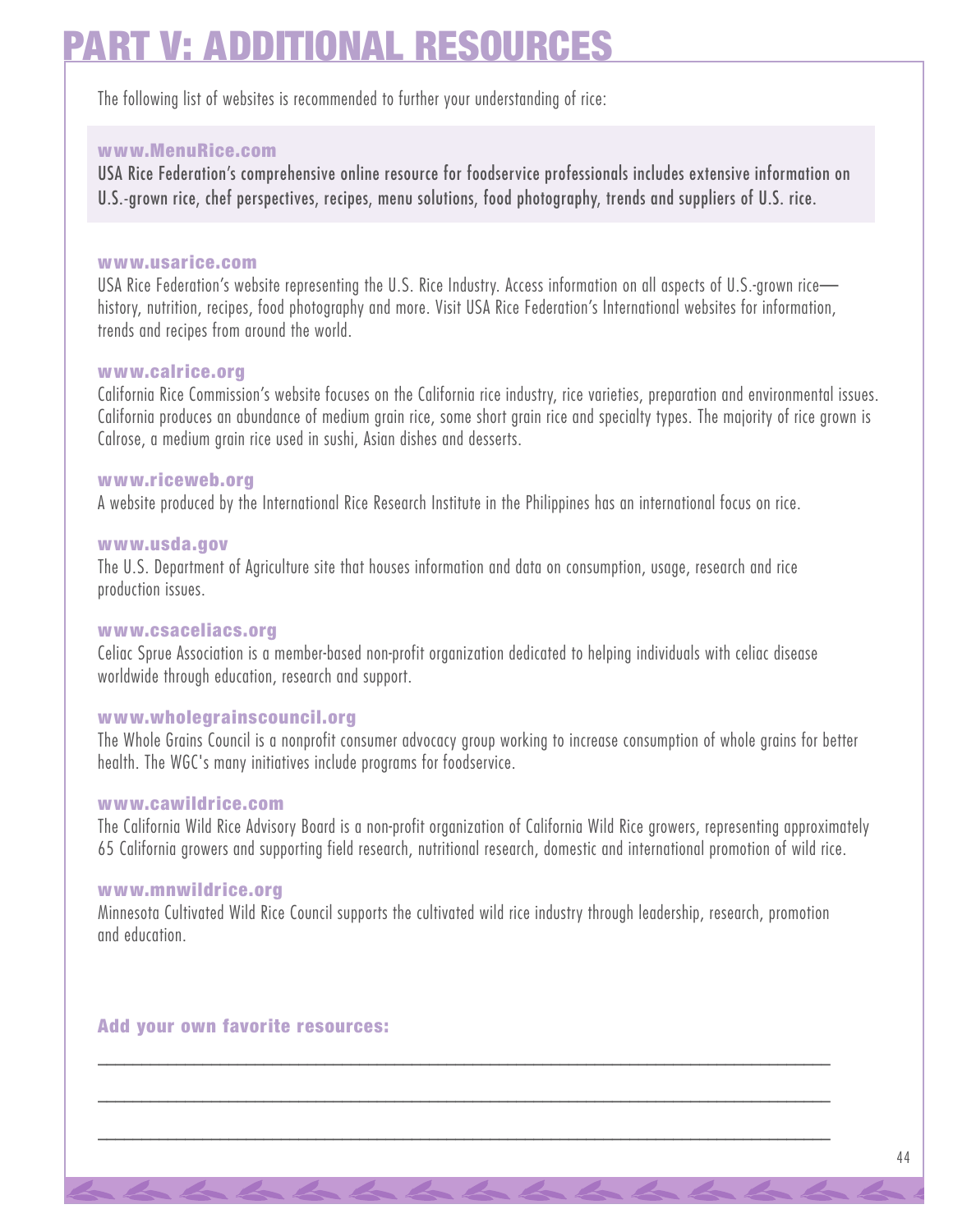# *ANAL RESOU*

# **GLOSSARY OF TERMS**

Amylose – A component of starch in rice that, when in higher proportion, produces firm and fluffy grains, such as in long grain rice.

Amylopectin – A component of starch in rice that, when in higher proportion, produces soft, sticky grains, such as in short grain rice.

Bran – The outer layer of the rice kernel after the hull is removed. Rice bran ranges in color (due to the presence of naturally antioxidant-rich pigments) from tan to brown, and from red to purple-black.

Celiac Disease – A digestive disease in which sufferers are not able to digest gluten, the protein found in certain grains such as wheat, barley and rye.

Endosperm – The large interior of the rice kernel which includes most of the protein, starch, vitamins and minerals.

Enriched (Enrichment) – Most of the white rice sold in the U.S. is enriched with a thin coating of thiamine, niacin, iron and fortified with folic acid. It is important to avoid rinsing enriched rice to prevent the loss of water-soluble nutrients.

Germ – The embryo of the rice, which would sprout into a new plant if allowed to germinate. The germ contains most of the oil in the rice kernel.

Gluten – Protein found in wheat, barley and rye. Gluten is indigestible for some people who have gluten sensitivity or suffer from Celiac disease. Rice is naturally gluten-free and is a grain frequently used in gluten-free cooking.

Glutinous Rice – Another name for rice that does not have amylose starch and is therefore very soft and sticky. Glutinous rice does not contain gluten.

Hull – The fibrous indigestible shell of the rice kernel. It is removed at the beginning of the milling process to make rice edible.

IQF – Individually frozen rice grains cooked before packaging to provide a free-flowing ingredient for use in frozen and prepared food products.

Kernel – A grain of rice, generally consisting of the hull, bran, germ and endosperm.

Milling – Steps by which unprocessed paddy rice is turned into whole grain rice and white rice.

Paddy Rice (Rough Rice) – Unprocessed rice that includes the inedible fibrous hull. Paddy rice is indigestible and must be milled to produce rice for human consumption.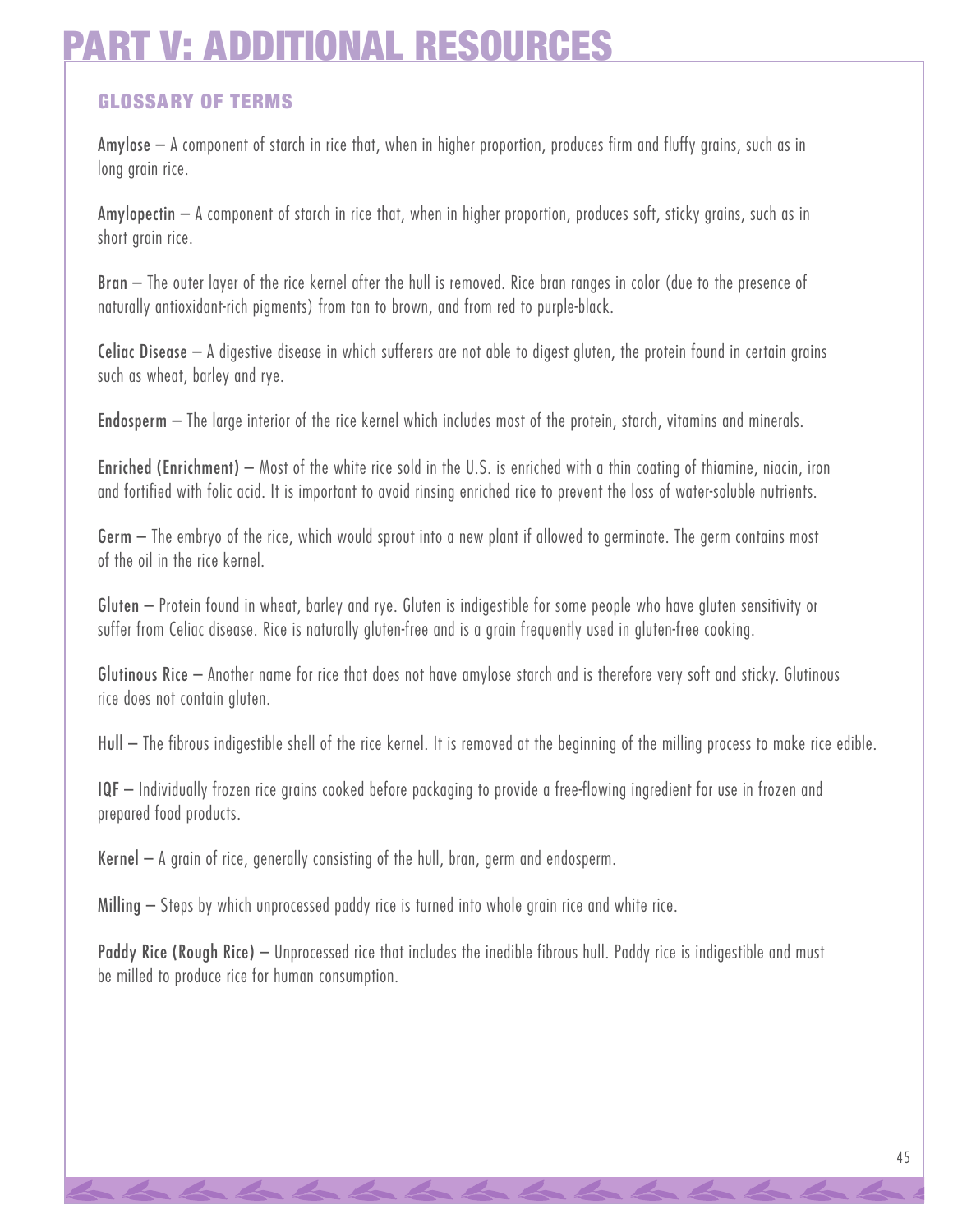# **PART V: ADDITIONAL RESOURCES**

Parboiled – Paddy rice that is pressure steamed before it is milled, partially cooking the starch before further milling. Parboiled rice is not "precooked" (instant) rice. Like regular milled rice, it must be fully cooked before serving. Cooked parboiled rice results in a product with firm and separate grains. By pressure steaming the entire kernel, some of the nutrients in the bran layers are driven into the endosperm along with pigments which make the rice a pale yellow color.

Polishing – Producing white rice by putting dried grains in machines that rub them together under pressure to remove the bran.

Precooked (Instant) – Brown or white rice that is completely cooked after milling and dried. As a result, precooked rice only requires rehydration or short cooking before serving.

Rough Rice – See Paddy Rice.

Wild Rice – A whole grain that is not botanically in the rice family. It grows in cool climates in North America, with primary U.S. production in Minnesota and California. Wild rice is an important ingredient in foodservice kitchens, as it blends well with rice and is popular with chefs and consumers.

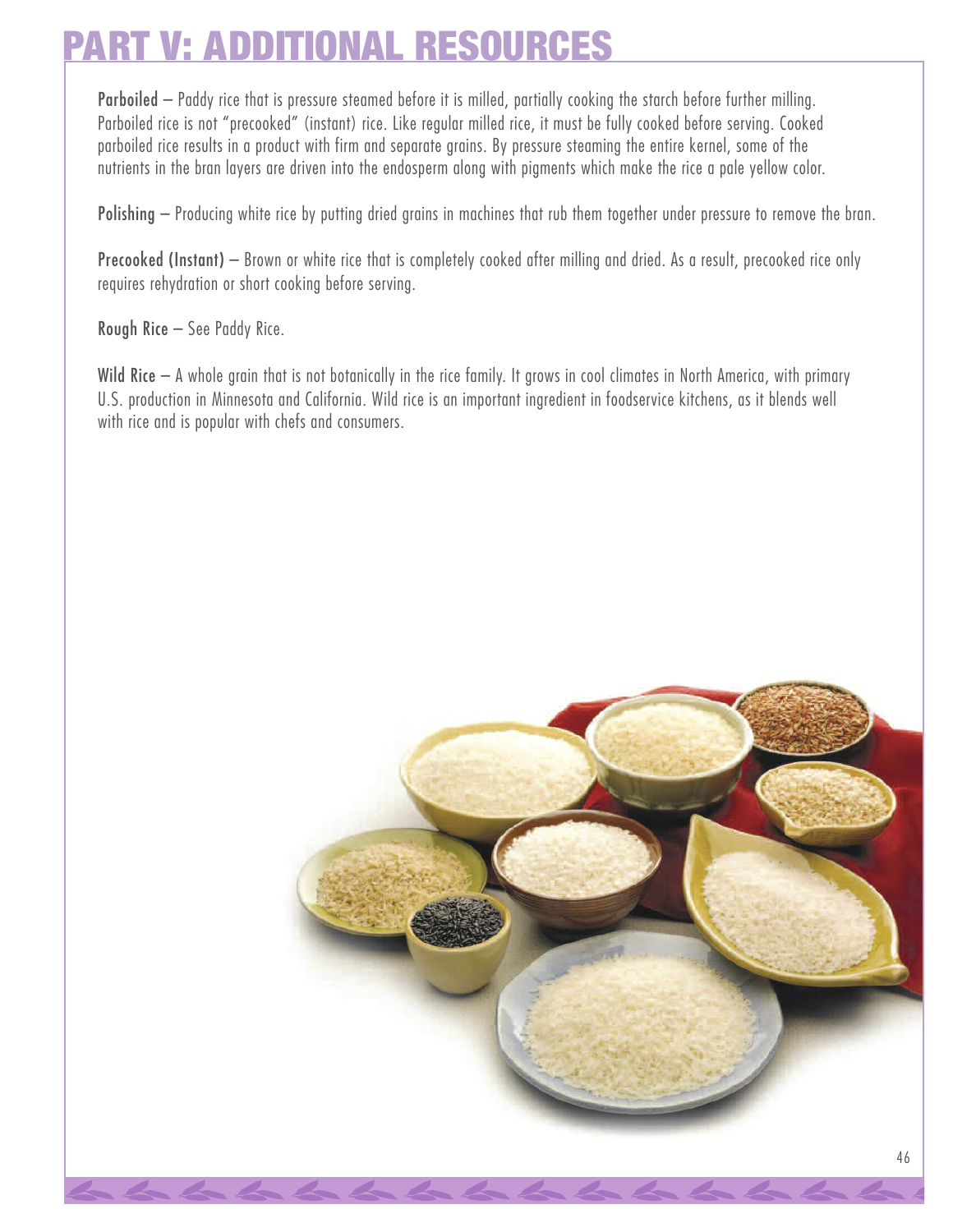# **PART V: ADDITIONAL RESOURCES**

# **U.S. RICE T YPES AND USAGE CHART**

There are many types of U.S.-grown rice available to satisfy the diverse needs of the foodservice industry. Many are highly versatile and interchangeable in recipes. Others have unique characteristics that make them good choices for specific menu items. Rice blends and seasoned rice mixes are also available for convenience and to add interest to menus.

| <b>Rice Type/</b><br><b>Form/Variety</b>                              | <b>Before Cooking</b><br><b>Characteristics</b> | <b>After Cooking</b><br><b>Texture</b>         | <b>After Cooking</b><br><b>Appearance</b>             | <b>After Cooking</b><br><b>Flavor</b>         | <b>Menu Applications</b>                                                                                       |
|-----------------------------------------------------------------------|-------------------------------------------------|------------------------------------------------|-------------------------------------------------------|-----------------------------------------------|----------------------------------------------------------------------------------------------------------------|
| Long Grain White                                                      | 3 to 4 times as<br>long as wide                 | Light fluffy                                   | White separate<br>grains                              | Mild                                          | Entrées, rice bowls, pilaf, jambalaya,<br>stuffing, salads, soups                                              |
| Medium Grain White                                                    | White, 2 to 3 times<br>as long as wide          | Tender, moist,<br>slight chewiness             | Slightly sticky<br>grains                             | Mild                                          | Sushi, rice bowls, risotto, Asian<br>dishes, paella, rice pudding, desserts                                    |
| Short Grain White                                                     | White, plump almost<br>round grains             | Tender, moist,<br>slight chewiness             | Sticky grains                                         | Mild                                          | Sushi, rice pudding, desserts                                                                                  |
| Long Grain Brown                                                      | Tan-brown, 3 to 4<br>times as long as wide      | Slightly chewy                                 | Tan-brown<br>separate grains                          | Nutty                                         | Entrées, rice bowls, pilaf, stuffing,<br>salads, soups                                                         |
| Medium Grain Brown                                                    | Tan-brown, 2 to 3<br>times as long as wide      | Slightly chewy                                 | Tan-brown, slightly<br>sticky grains                  | Nutty                                         | Sushi, rice bowls, stir-frys, Asian<br>dishes, salads, rice pudding, desserts                                  |
| Short Grain Brown                                                     | Tan-brown, plump<br>almost round grains         | Slightly chewy                                 | Tan-brown, slightly<br>sticky grains                  | Nutty                                         | Rice bowls, sushi, Asian dishes,<br>salads                                                                     |
| Parboiled White                                                       | Yellow white, 3 to 4<br>times as long as wide   | Light fluffy,<br>firmer texture                | Off-white<br>separate grains                          | Mild                                          | Entrées, rice bowls, pilaf, jambalaya,<br>stuffing, salads, soups, firmer texture<br>holds well on steam table |
| Parboiled Brown                                                       | Golden-brown, 3 to 4<br>times as long as wide   | Slightly chewy,<br>firmer texture              | Tan-brown<br>separate grains                          | Nutty                                         | Entrées, rice bowls, pilaf, stuffing,<br>salads, soups, firmer texture holds<br>well on steam table            |
| Precooked/Instant/<br>Quick Cooking White                             | White, 3 to 4 times<br>as long as wide          | Light fluffy                                   | White separate<br>grains                              | Mild                                          | Entrées, rice bowls, pilaf, stuffing,<br>salads, soups, extend burgers or<br>chili, about 5 minute cook time   |
| Precooked/Instant/<br>Quick Cooking Brown                             | Tan-brown, 3 to 4<br>times as long as wide      | Slightly chewy                                 | Tan-brown,<br>separate grains                         | Nutty                                         | Entrées, rice bowls, pilaf, stuffing,<br>salads, soups, extend burgers or<br>chili, about 10 minute cook time  |
| U.S. Jasmine                                                          | White, slender, 3 to 4<br>times as long as wide | Fluffy, slightly<br>clingy grains              | White, slender,<br>moist grains                       | Aromatic,<br>like popcorn                     | Entrées, rice bowls, pilaf, stuffing,<br>salads                                                                |
| U.S. Basmati                                                          | White, slender, 3 to 4<br>times as long as wide | Fluffy                                         | White, slender<br>separate grains                     | Aromatic, like<br>popcorn and<br>toasted nuts | Entrées, rice bowls, pilaf, stuffing,<br>salads                                                                |
| U.S. Arborio                                                          | Creamy white, 2 to 3<br>times as long as wide   | Creamy, tender<br>when cooked<br>risotto style | Translucent white<br>with opaque core                 | Mild flavor<br>absorbs other<br>flavors well  | Risotto, paella, rice bowls,<br>rice pudding, desserts                                                         |
| U.S. Aromatic Red                                                     | Brown-red, 3 to 4<br>times as long as wide      | Slightly chewy                                 | Brown-red<br>separate grains                          | Aromatic,<br>sweet, nutty                     | Entrées, rice bowls, pilaf, stuffing,<br>rice cakes, salads, soups                                             |
| U.S. Black or<br>Mahogany Japonica                                    | Purple black, 2 to 3<br>times as long as wide   | Slightly chewy                                 | Purple-black or<br>mahogany color,<br>separate grains | Aromatic,<br>sweet, subtle<br>spiciness       | Entrées, rice bowls, pilaf, stuffing,<br>rice cakes, salads, soups                                             |
| Sweet Rice                                                            | Opaque white, plump<br>almost round grains      | Soft, sticky                                   | Sticky grains                                         | Slight sweetness<br>and floral notes          | Asian dishes, pudding, desserts                                                                                |
| Wild Rice (an aquatic<br>grass not botanically in<br>the rice family) | Long, narrow, dark<br>brown-black               | Slightly chewy                                 | Dark brown-black<br>long, separate grains             | Nutty, earthy                                 | Rice pilaf, salads, side dishes,<br>stuffing, soup                                                             |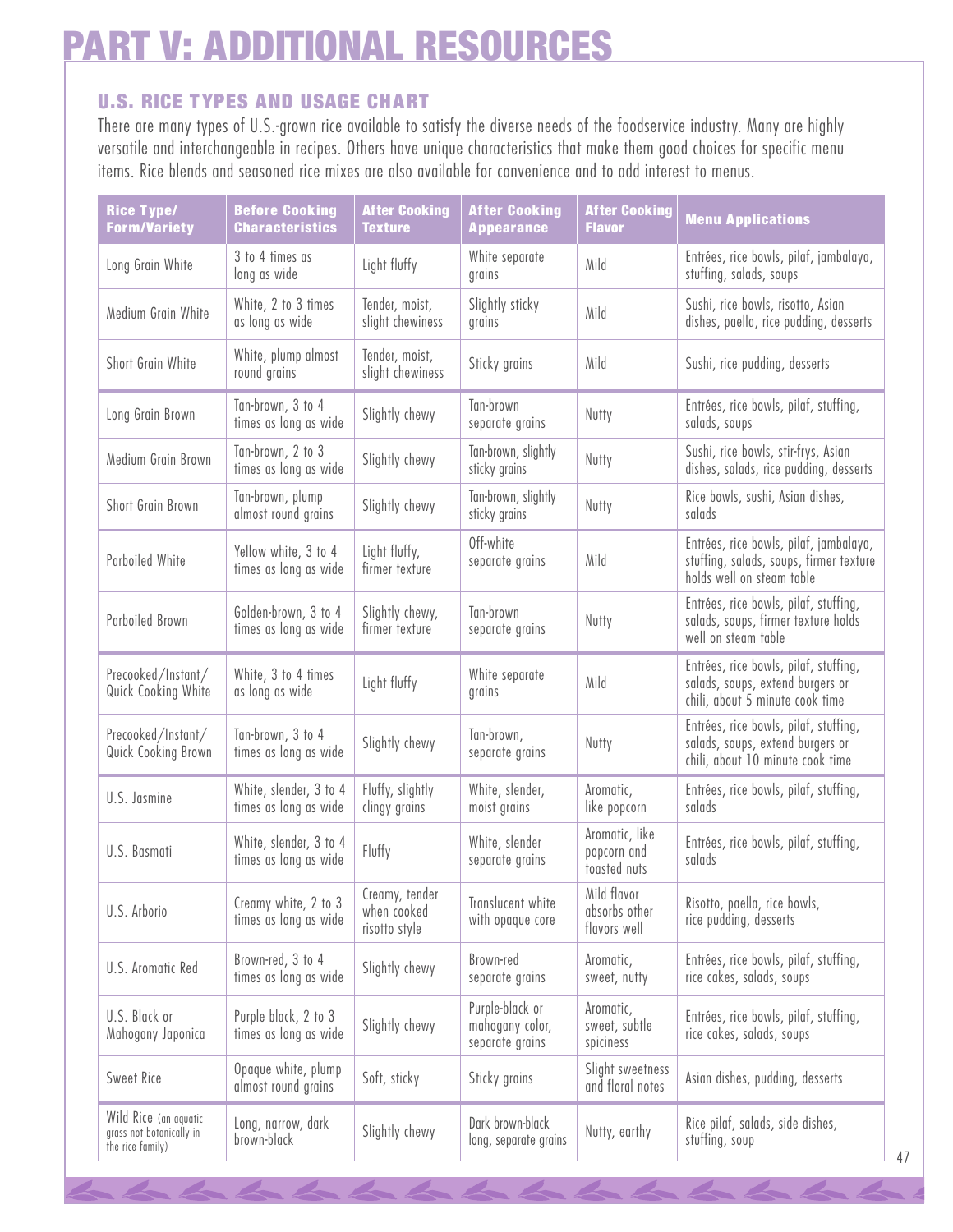